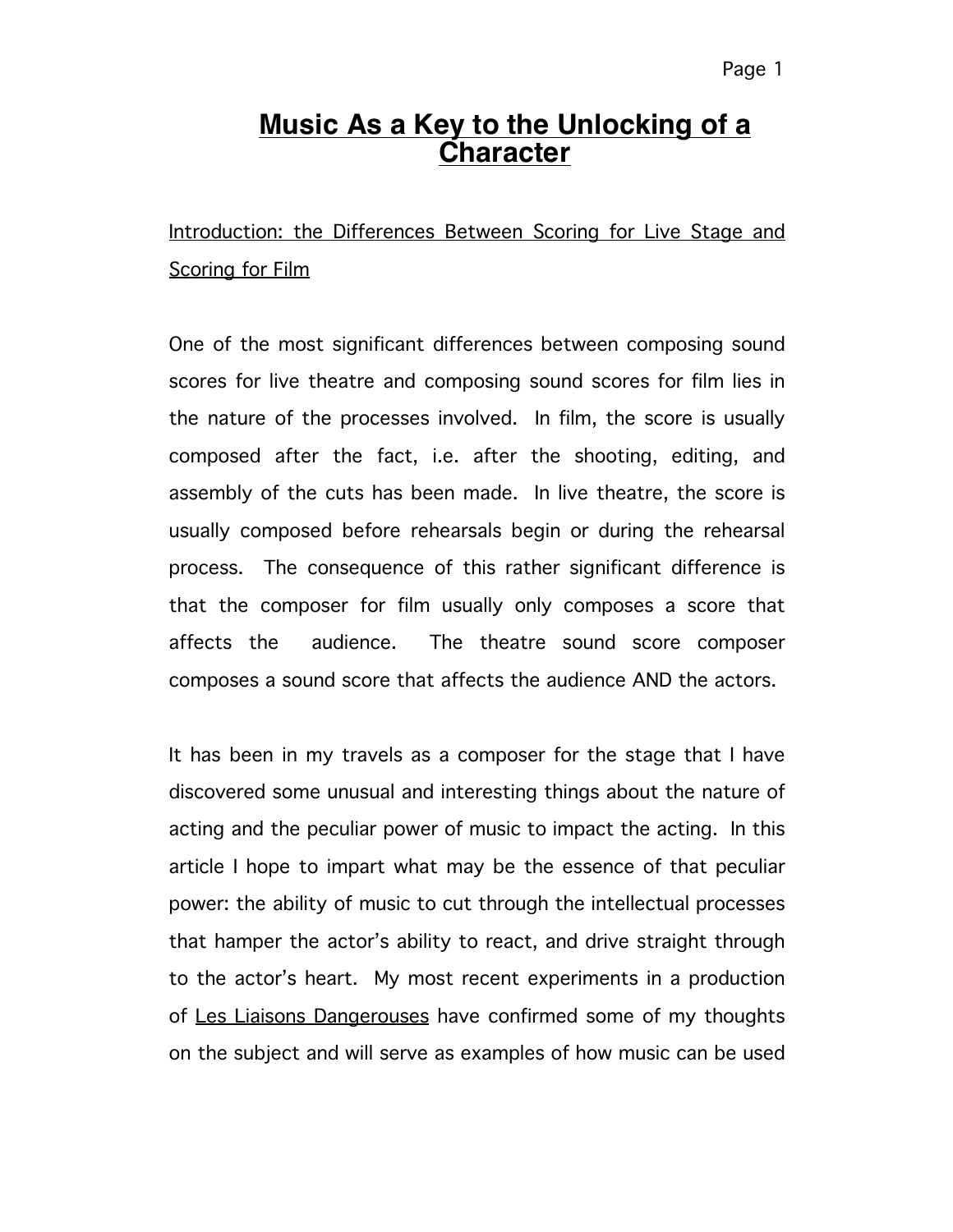by a director in the rehearsal process to help unlock the inner character.

#### Traditional Methods of Actor Training

Stanislavsky offered us something very special in our quest to present naturalistic acting on stage: a method for making the "unconscious conscious." A primary component of the method is the process of character analysis. The first step of the character analysis is the determination by the actor of the "given circumstances" of the production, i.e., the detailing of the imaginary world as defined by the playwright and director. Stanislavski's "key" into this world for the actor was the "Magic If." Stanislavski realized that actors cannot "become" the character through some sort of trance like induction, but can simply go on stage and do what they would do  $if$  they were in the given circumstances of the actor.

The problem with this scenario lies in the limited nature of our own experiences (given circumstances). Because I have an entire life invested in making more or less moral decisions, it is almost impossible to imagine that I would not, given Valmont's 'given circumstances, (including his own amoral history)' still be compelled to make a better moral choice. Intellectually I might be able to justify a vile choice, but too much of the deepest part of my being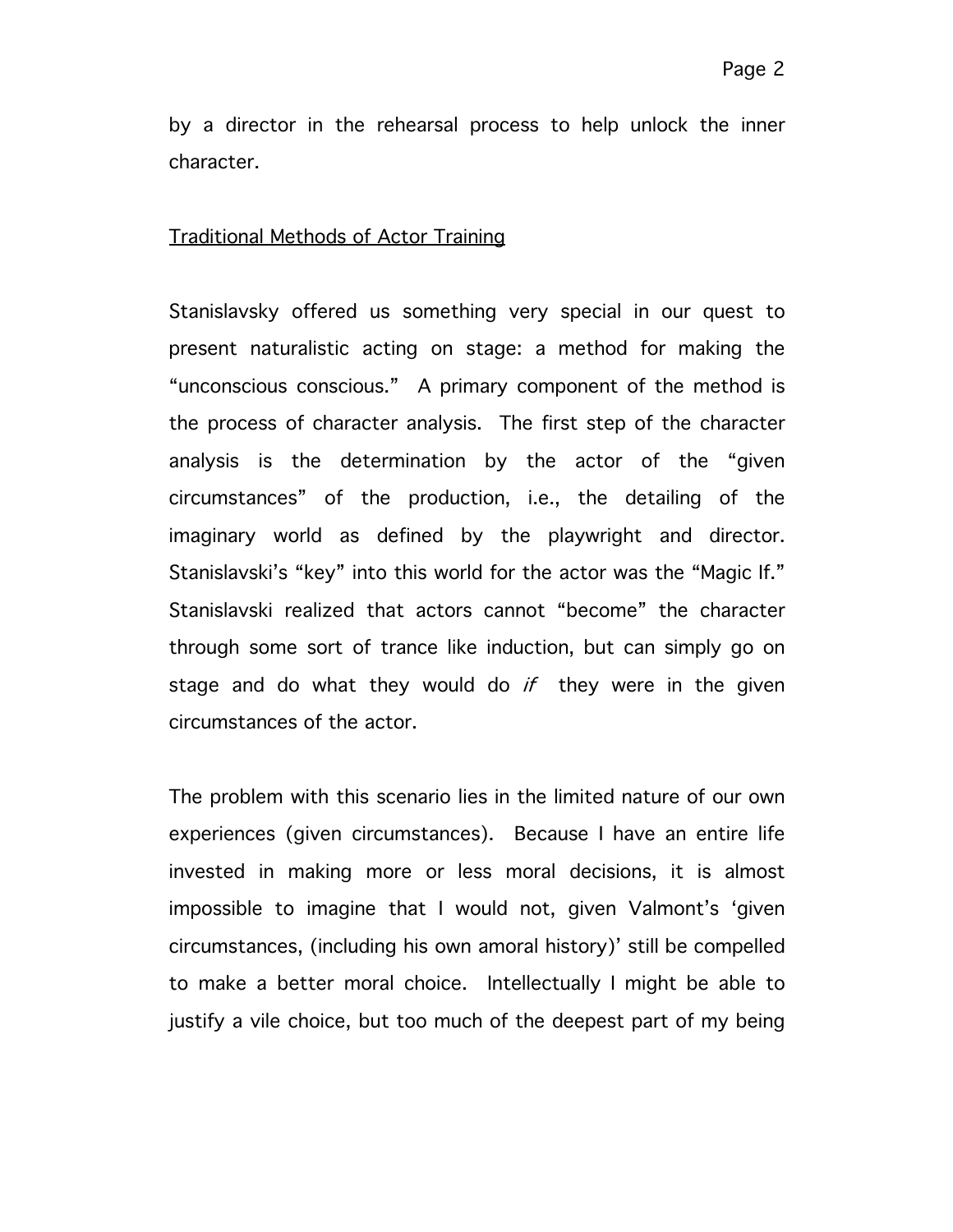is devoted to making moral choices to ever be able to totally let that go unconsciously in the creation of the character. All of the memories that I could conjure up of events in my life that are like those in Valmont's fall so short of adequately describing his condition, that I will inevitably *feel* compelled, at some point, to make weak choices. In short, I haven't had the necessary set of life experiences to draw upon to be able to effectively portray a character that evil.

Perhaps a simpler example will help illustrate the point. We have all been involved in rehearsals of the very first scene in the show, in which the predominant direction is very simple: "Louder, faster, funnier." Have you ever asked yourself why these scenes are perennially too slow when left to the actor's own devices? It occurs to me that audiences generally don't want to go to the theatre to see people who are as dim-witted as they are. No, quite the contrary, we want magic. We want to project ourselves into the characters of our heroes and villains who are much, much smarter than we are. These characters rarely have to think before they speak. They just immediately know what to say ("Pick up your cues!"). And they say it with a grace and eloquence that is extremely *unnatural*. This can be very difficult for an actor to comprehend, and often the expected reply is, "I don't have time to react in this scene," or "it's just too fast for me." To reply, "What would you do if you were smarter," is of no help. We aren't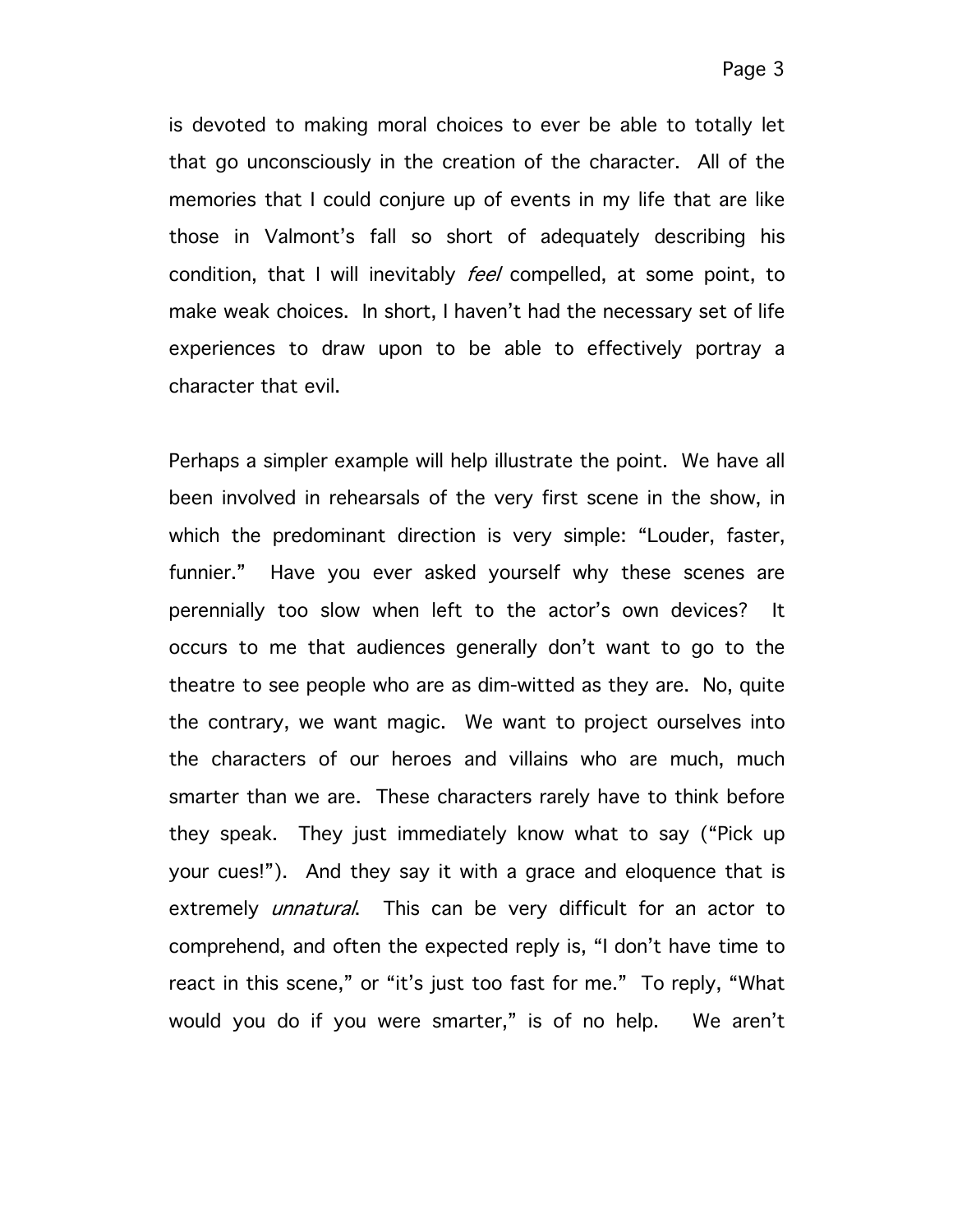smarter and we can't imagine what we would do if we were smarter unless we were smarter. The hunter simply cannot shoot the deer until the target is seen. Well, actually they can, but the chances of hitting it are about one in a trillion. So, all too often, we just have to take the director's word for it, and just do the damn thing faster and louder, and hope that the motivation for those gestures comes later.

Meisner recognized this problem and proposed a solution that has become a mainstay of many an actor's training. Of course we can't 'if' our way into circumstances of which we know nothing. However, if we allow our self-censors to turn off for just a moment, perhaps we can *fantasize* our way into the moment. Not insignificantly, a great amount of time in this training is devoted to the process of turning the analytical part of the brain off (the same part of the brain that compels me to make a 'moral' choice). Actors learn to react, and bypass the intellectual evaluation of choices. This breakthrough has, indeed produced significant advances in our actor training, but the human mind remains a stubborn and non-compliant collaborator, and it is only through long and repeated practice that we learn to turn off our brains and fantasize ourselves impulsively into characters and scenes.

This particular acting style has important implications for the conceptualization for a production such as Les Liaisons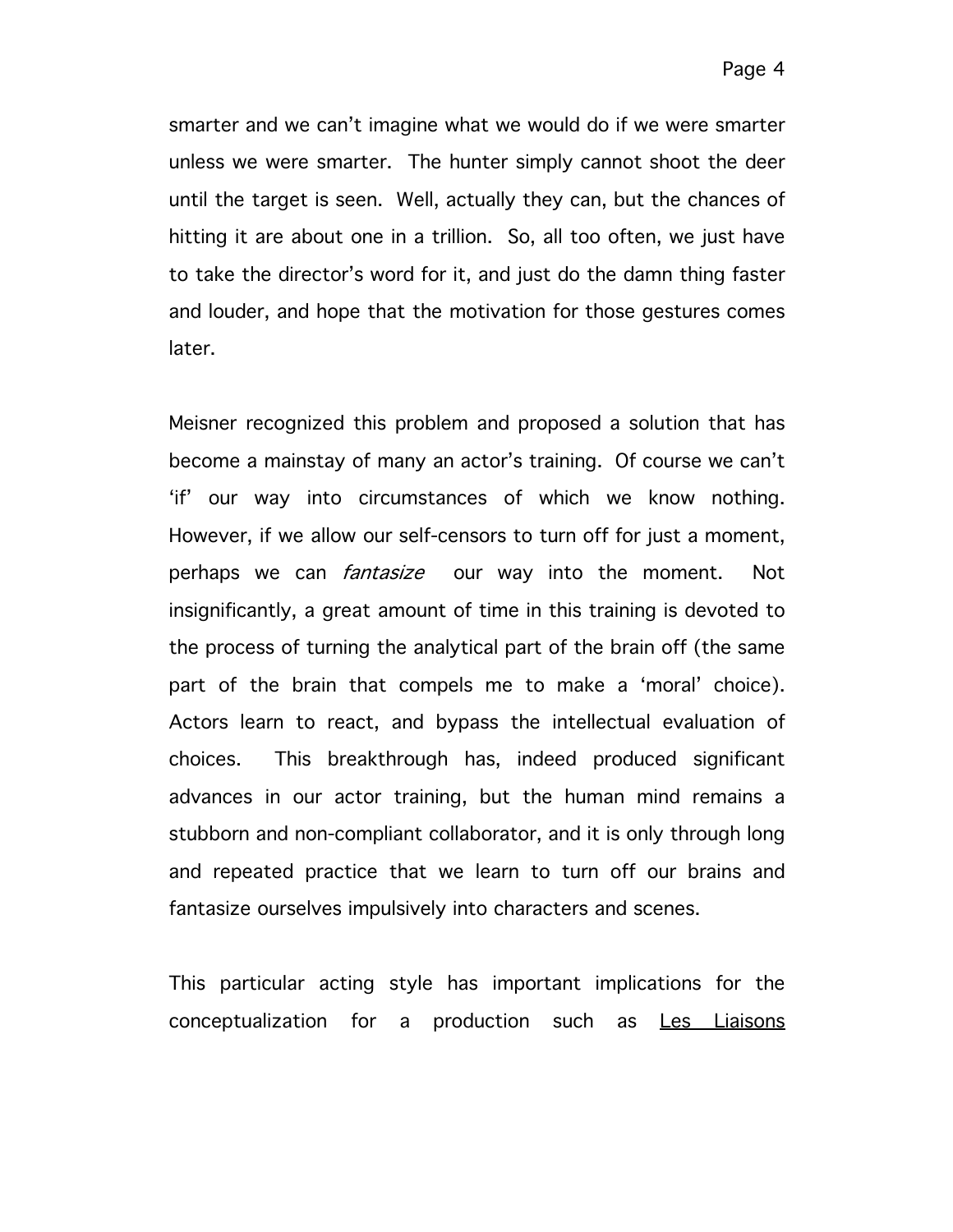Dangerouses. The actors immerse themselves in the characters in an attempt to seduce the audience into a similar identification. If the production is working correctly, we are all dieing in some dark, nasty, but not too deep corner of our mind to be a Valmont or a Merteuil. We would love for just a moment to be able to be so evil, so wonderfully provocatively evil, that we can seduce the most beautiful men and women, and then leave them without a care or regret. We probably would never do this in real life, but welcome the opportunity to engage in such bizarre behavior in our own private fantasies. If the audience is successfully seduced into this mindset, they experience the same consequences as the characters in the resolution of the play. The production provides not just an intellectual lesson, but a human experience that reaches the audience in ways not possible in a more didactic fashion. We go out of the theatre, and into our own lives having been enriched with the experience of the consequences of the characters, and, presumably, are less inclined to embark on a similar path.

The style of acting, then, is integral to the conception of how the production works upon its audience. The challenge in the rehearsal process is to unlock this fantasy world, and invest it with the size and grandeur necessary to seduce the audience into its fantasies. The Method and Meisner's techniques may not be sufficient, in and of themselves to unlock this world. It would seem that it would be easy, but every theatre artist knows what it is like to sit behind the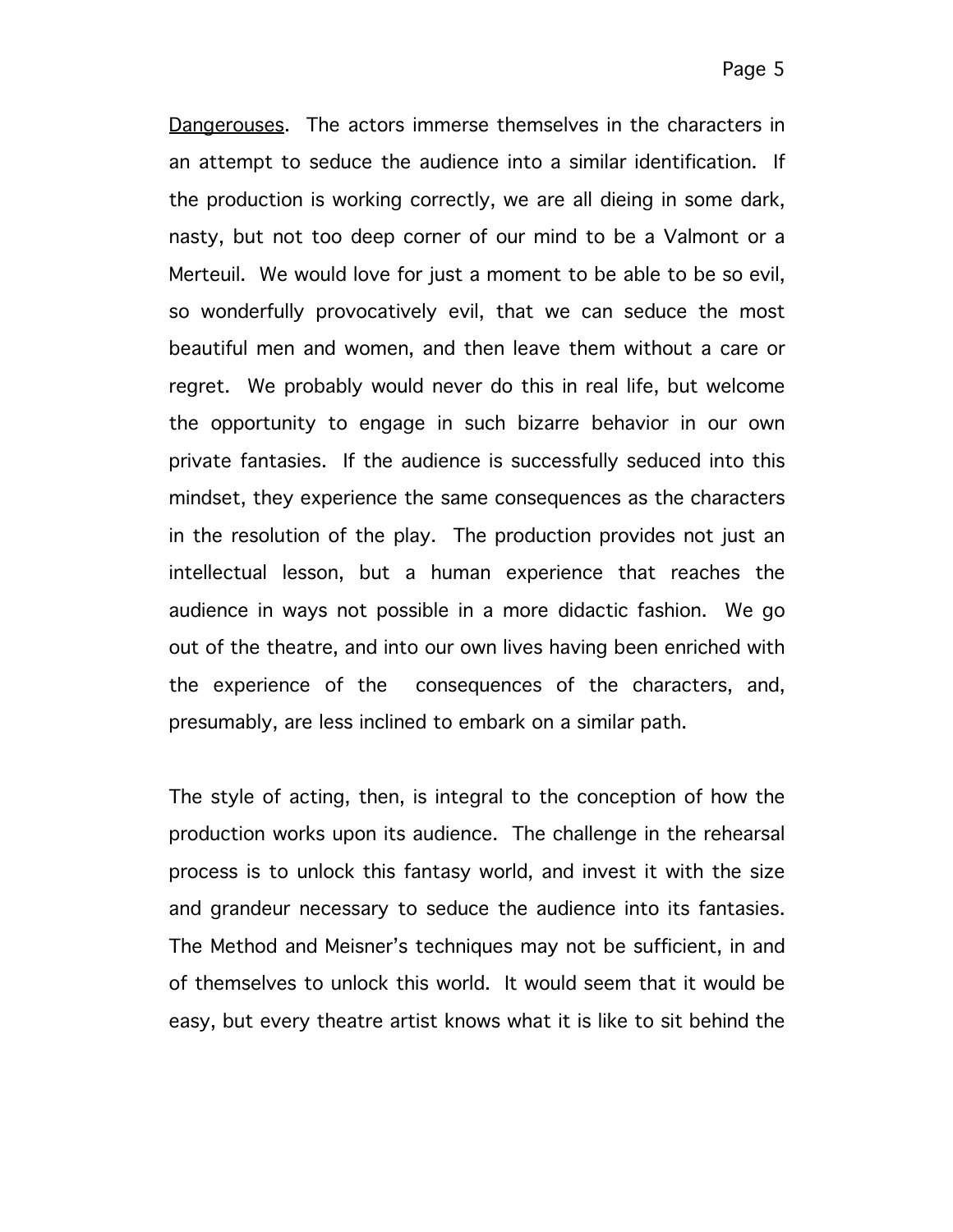old 'tabula rasa' without a creative idea. "What we need," we always say, "is a bolt of inspiration." In short, we need a  $key$  to help us unlock our fantasies. It should come as no surprise to any of us that music is one of the most wonderful keys there could ever be for this purpose.

There are two basic reasons why music is such a useful 'Key.' The first is that it is very hard to resist the sensory stimulation of sound. Harold Burriss-Meyer, (one of the earliest sound designers and recognized for his work with Toscanini, and Bell Laboratories in the thirties and forties), said, "you can shut your eyes, but the sound comes out and gets you." Music is amazingly hard to defy. Tap a tempo in a room that is harmonious with the human pulse. Slowly increase the tempo, and watch how your own pulse increases. Music short circuits the intellectual process and cuts straight to the emotions. Stravinski said, "Music is powerless to express anything at all," and this might be true. But it sure can get our imaginations going.

The second reasons why music works so well as a key to our emotions, is that it is predominantly a time domain art rather than a space art. The advantage of this difference is that it can slowly exert its influence over an actor simultaneously with the temporal unfolding of the script and staging. An actor can temporarily forget the costume they are wearing, or lose sight of the scenery,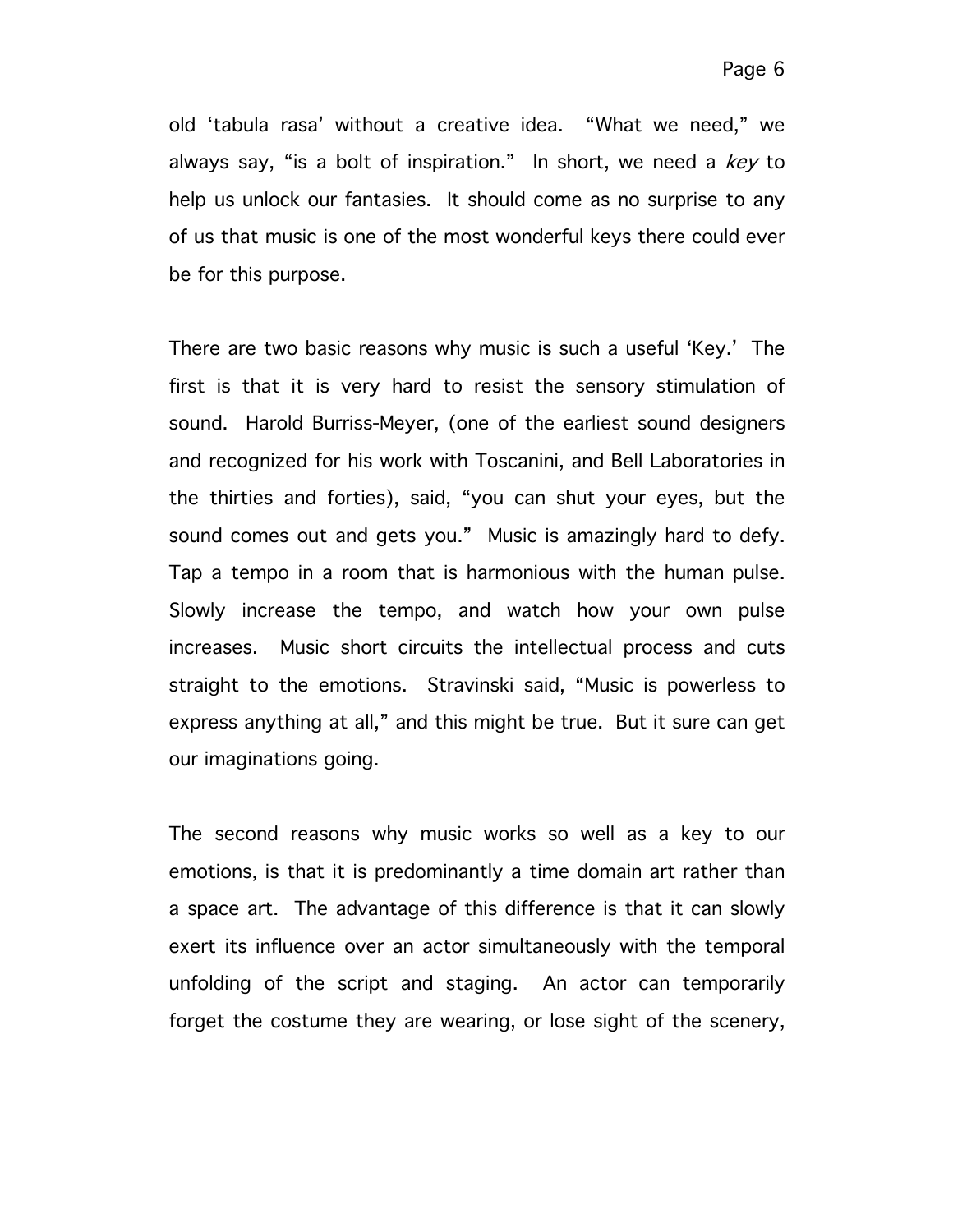but even when they are not paying attention to the music, it is still exerting a tremendous influence upon them.

In my travels with Les Liaisons Dangerouses I found hours and hours of music of the period that could certainly be used to stimulate our imaginations of the games that we play with each other, and the fun of manipulating each other's lives. But finding music that touched the darkest corners of our beings, that would allow us to zero our hearts in on the tremendous evils perpetrated by the characters in the play, would take something special. It eventually seemed that Christopher Hampton set the play during the 1780's not just because of the social circumstances that led to the French Revolution--half of our audiences know nothing about those, and could care less if they did--but because the choice of period allows for the creation of a very seductive fantasy world, and many of us will pay good money to be transported into that world.

Audience reaction to the filmed version of the play seems to support this conception. Guy Garcia, who conducted an admittedly unscientific survey of dozens of moviegoers across the country for the New York Times on October 24, 1995, discovered that the film version of the play was the only recent movie that housed a top male fantasy, and a top female fantasy. According to Garcia, among the scenes that woman find erotic is the "nobleman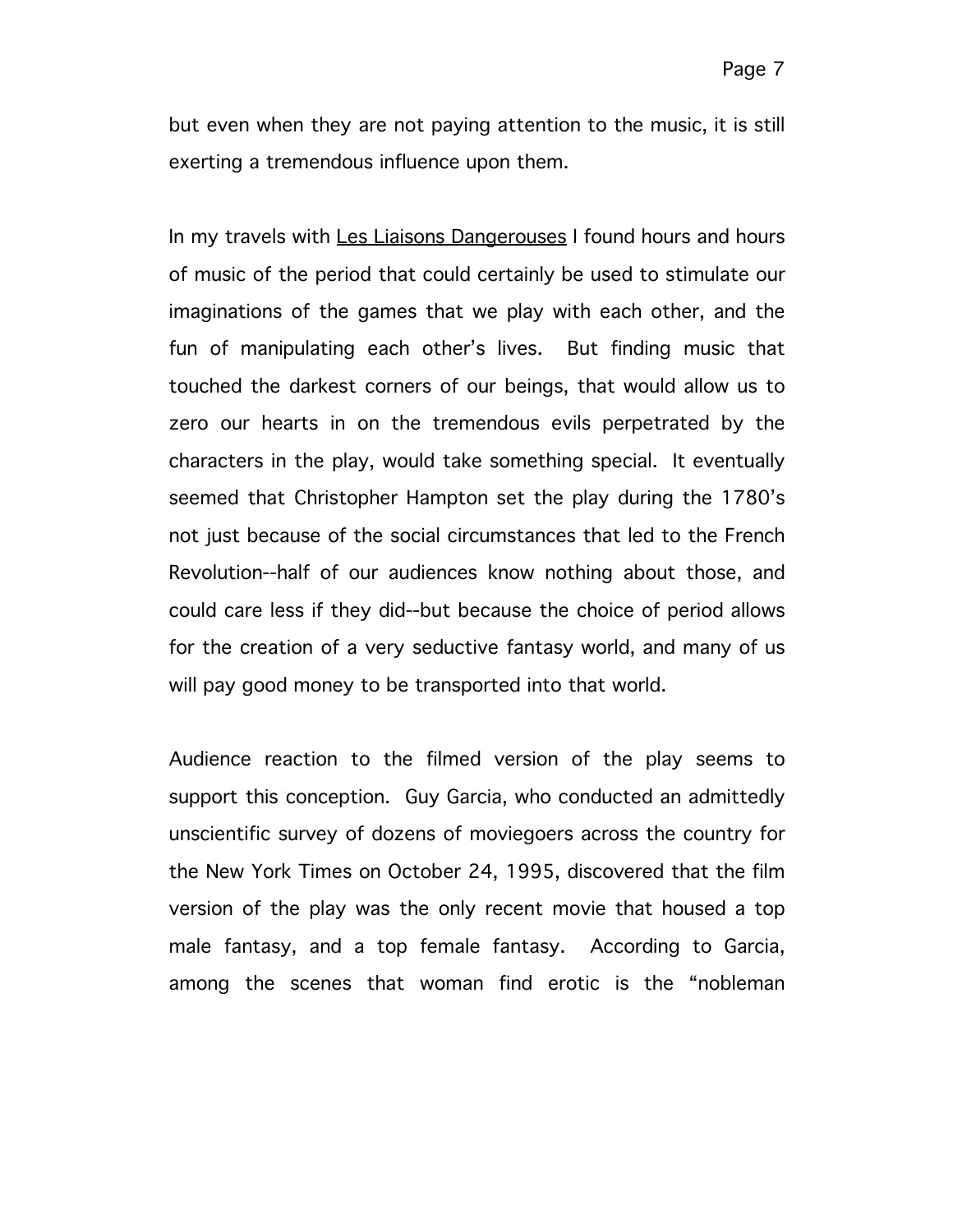seducing a virginal teenager." Among the scenes that men find erotic is the "heartless nobleman seducing a pious married woman."

But the characters, in the grandest tradition of theatre, must match or surpass our own fantasies of the ultimate "us," so that we, as audience members, can become immersed in this world. In short, these characters must be portrayed on a grand scale, in a world of excessive opulence, and their fall from their lofty positions must be equally as great, as devastating and as total. A warning to all of us who have been seduced into fantasizing ourselves into being a "Valmont" or a "Merteuil." Our challenge was to help the actors, in a short rehearsal span find these heights. Certainly, there was nothing in their own (or mine, for that matter) world of experiences that they could tap to prepare them for these sort of Herculean adventures. But there was Mozart's Requiem.

### Using Music As a Key to the Unlocking of the Character

At the Show and Tell that often opens rehearsal processes for companies, I set up a rather admittedly bizarre, but ultimately effective demonstration. When it was my turn to talk about what I thought sound could and would do for the production, I got up from my seat in the audience, and started to move slowly to a very tall ladder that had been strategically placed in the center of the stage.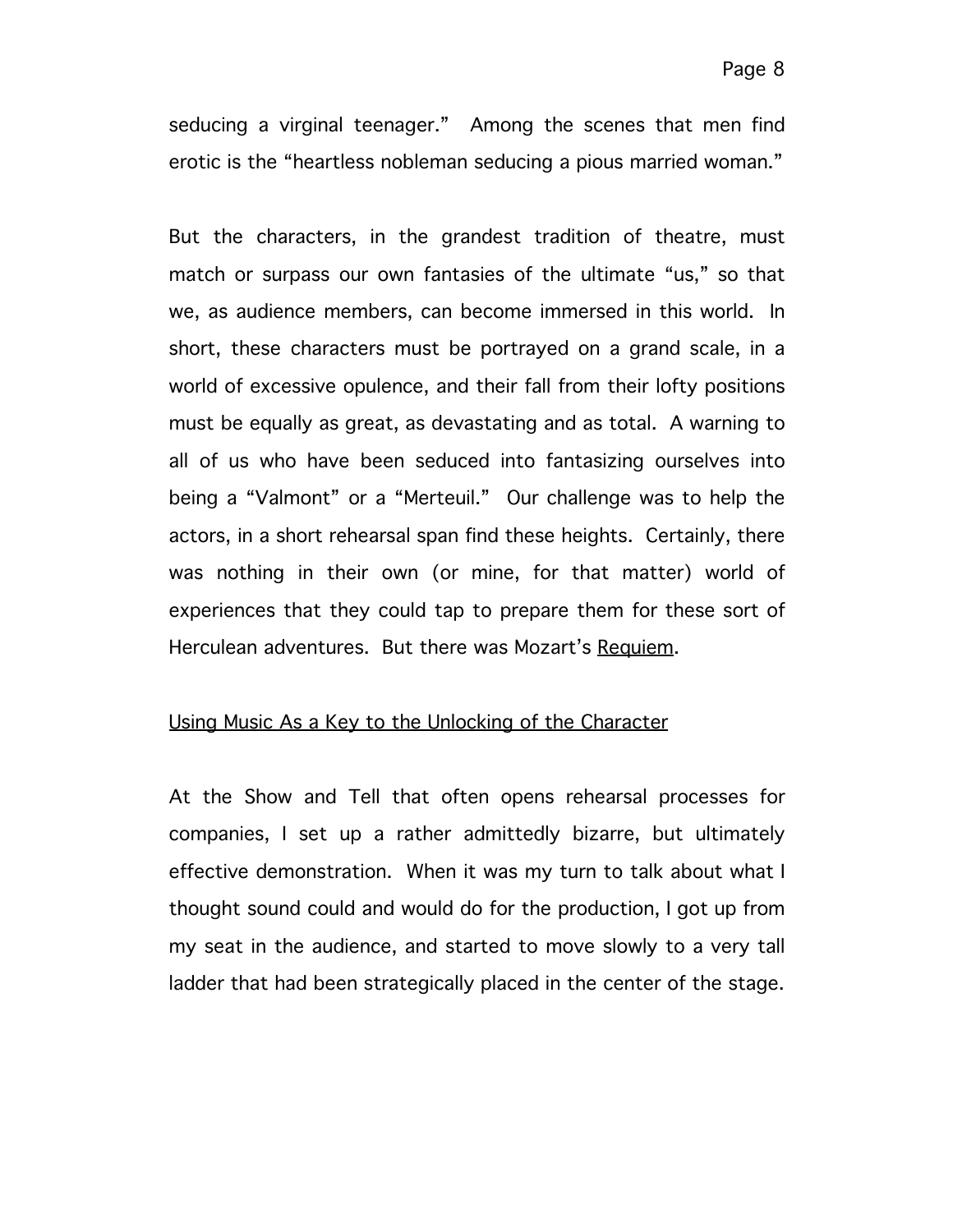"Many years ago, I studied the Martial Art, Hap Ki Do with a very good instructor who had a fondness for jumping out of aeroplanes. It was therefore necessary for all of his students to learn the fine art of parachuting. In order to be able to parachute from a plane you have to be able to jump from a ten foot platform and land without hurting yourself. This ability to learn how to fall from high objects has been extremely useful to me in my life in theatre. Today I would like to demonstrate how to fall off a ladder."

At the foot of the ladder, I proceeded to demonstrate the techniques necessary for the landing.

"Place your feet together, bend the knees and roll your body in a manner thus. Start with your feet on the ground, and then proceed to try the technique from a location slightly above, but nevertheless, close to the ground."

I stepped up to the first rung of the ladder as nervous laughter spread amongst the expectant audience. I jumped and demonstrated the technique.

"Once you have mastered the art of jumping from a location close to the ground, you can progressively increase your distance until you get to the desired height."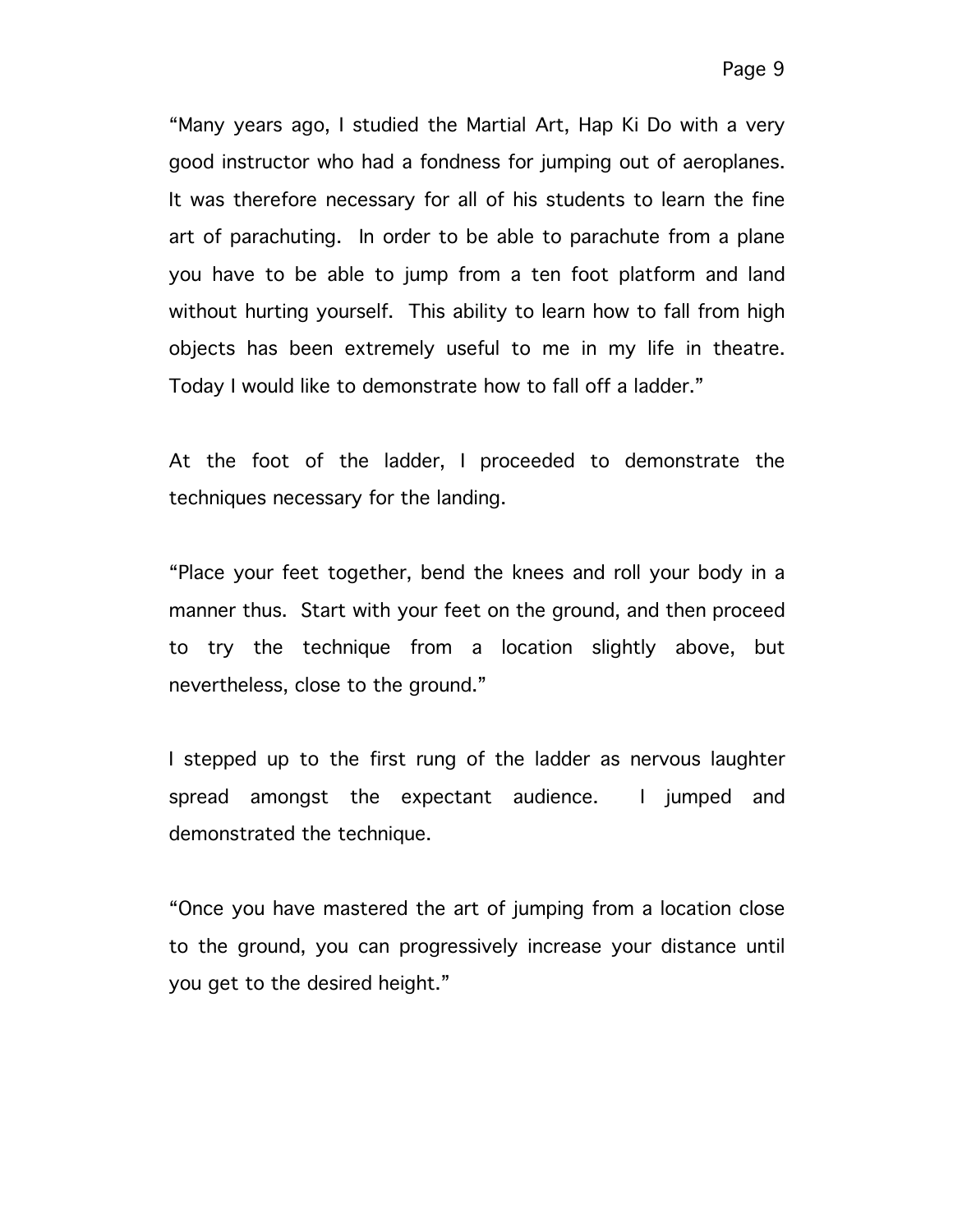I moved up the ladder a couple of steps and stopped to ponder whether I had reached the "appropriate height." The nervous laughter and murmuring in the audience rose proportionately. I decided that this height of four or five feet was not quite enough to demonstrate my point, and moved up several more steps. The audience was now growing noticeably uncomfortable. Those close to the bottom of the ladder decided to move to a "safer" location. The stage manager rushed to move some items that lay at the bottom of the ladder. Finally, with an air of "what the heck" I climbed to the top rung of the ladder and perched myself precariously at a height of some fifteen to twenty feet above the stage floor. As René Dupéré (the composer for the "Cirque du Soleil") recently told me, the audience didn't need a drum roll to know that this was risky. I continued:

"The reality is, I don't know much at all about jumping off ladders. But I do know that if you want to increase your audience's interest in a production you have to raise the stakes. Clearly there was not much danger in jumping off the first rung of the ladder. But I think you all became much more interested, the higher up the ladder I went. That is what I think sound can do for this production. Sound can help us to raise the stakes. It can help us put the 'dangerous' in Dangerous Liaisons. The journey that we want to take our audience on in this play begins with fun and games and seemingly innocent manipulations of peoples lives."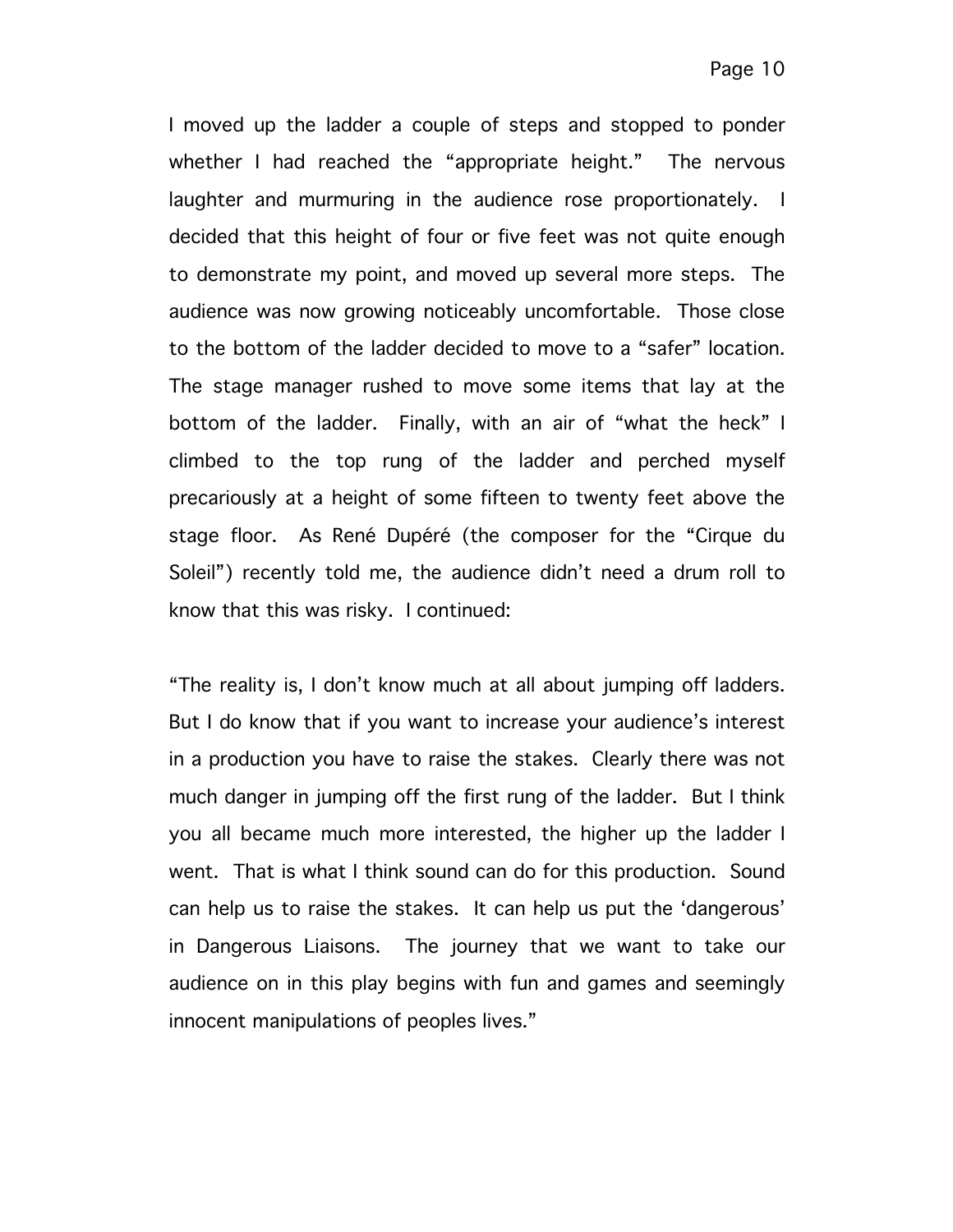I played a short, light harpsichord version of the Finale of Haydn's piano sonata #37 in D to help them "feel" the fun and intrigue of these games. The sound came out of a single loudspeaker.

"But by the time we reach the climax of the play, the consequences of those games has been devastating and the destruction total."

I played the "Dies Irae" from Mozart's Requiem. The sound came out of a larger cluster of 'stereo' loudspeakers and the natural reverberation of the room was enhanced by a special reverberation enhancement system that utilized many diffusing loudspeakers placed throughout the auditorium. In addition to the natural music going from small to large, the volume and spatial characteristics had gone from very small to gigantic.

"This is the journey we are about to undertake. Our next task is to fill in all of the parts in between."

That was all they heard of the sound score for the next couple of weeks. The director and I had it totally prepared and ready to go at the first rehearsal, but there is other work that needs to take place in the early stages of the rehearsal process, such as table work, blocking, etc. Along about the third week we pretty much had the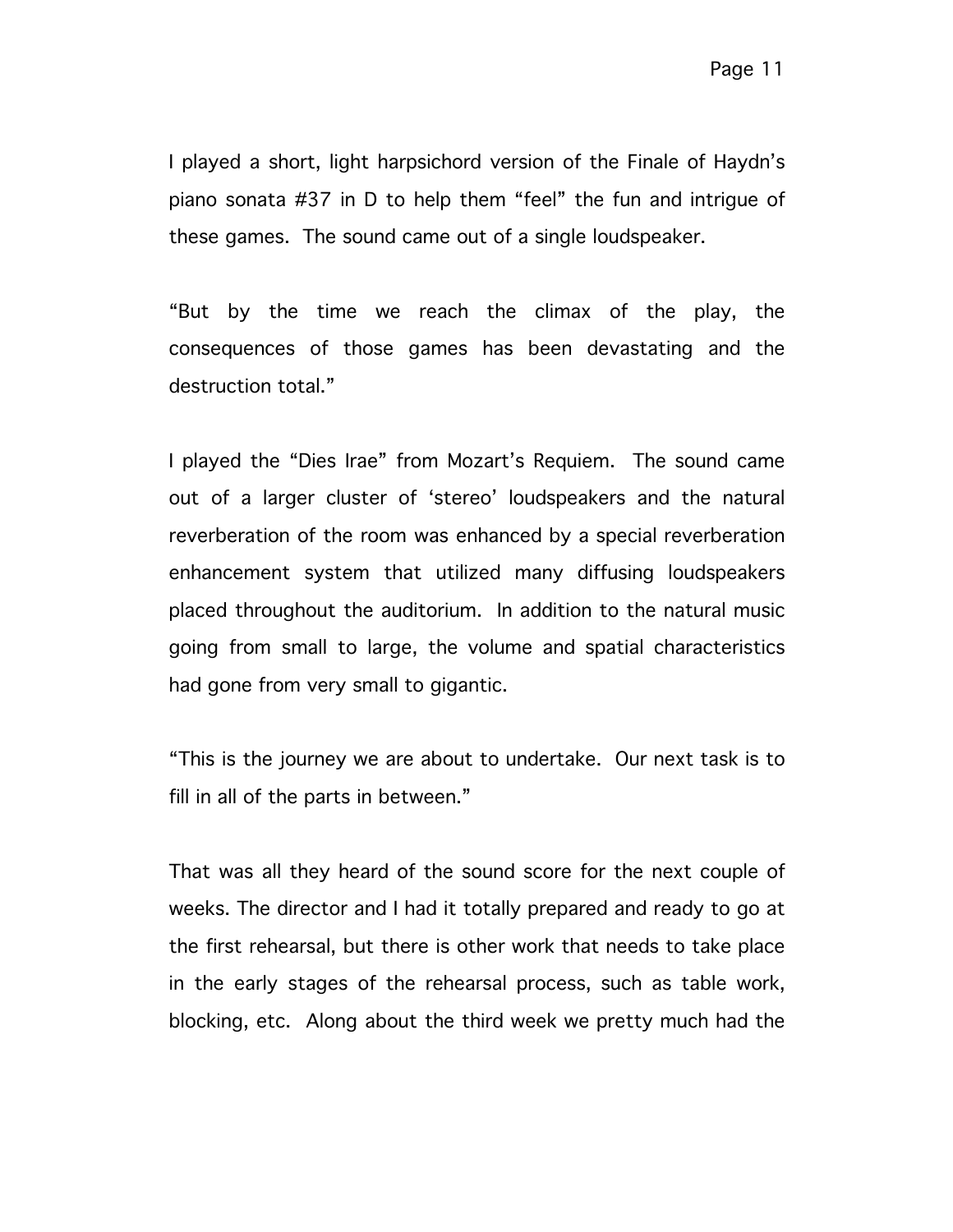show up and on its feet, and we were able to start introducing parts of the score into scene work.

It is always stunning to me to watch the leap an actor makes the first couple of times you underscore a scene. It can be very tricky, because it is very important for an actor to "discover" a role in such a way that the actor feels it is their own. When you introduce underscoring into a scene, you are essentially telling an actor how to feel about what they are doing. Indeed, the entire idea scares many directors to death because it is so totally effective, and this puts a great burden on the composer and director to create exactly the right emotional 'key' to help the actor 'unlock' the scene. Nevertheless, the Requiem was amazing in its ability to profoundly move the actors into a higher plane of passion. They were raising the stakes.

Ironically, we decided later in the process that the Requiem was, perhaps, too big for our theatre (it's only a 176 seats, and, with the audience that close to the actors, the size and scale of the Requiem seemed a little too much, perhaps too melodramatic), or perhaps that the audience didn't need "a drum roll to know that this was risky." The actors had, by now, become very attached to their underscoring, and were deeply disappointed that we were now going to take it away. But the biggest surprise yet was about to be revealed: the work of the Requiem had already been done.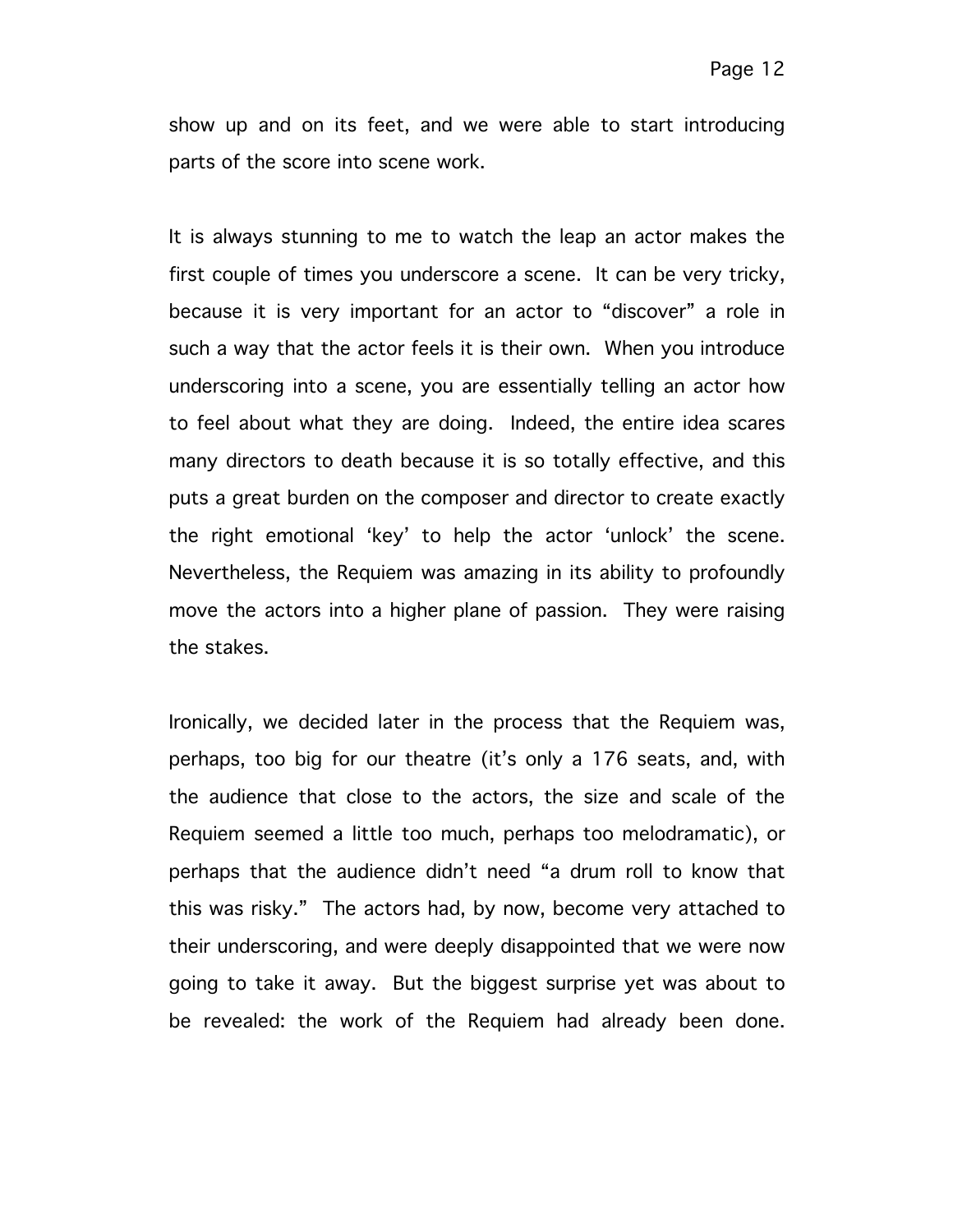When we removed it from the show, the influence it had exerted over the actors remained, particularly in raising their stakes and increasing their passion. There was no doubt in my mind as I watched the scenes without the underscoring that the actors were carrying the Requiem around in their hearts.

There are certainly many other methods that could have gotten the actors to the same place, but using music as a key to unlocking the actors ability to fantasize has one distinct advantage: it bypasses the intellect and goes straight to the heart. It is a tool that can be used to circumvent one of the most difficult problems that face actors: thinking too much. You don't think about music, you only react to it. It may, for a while, be extremely difficult to hire a composer to create scores just for the rehearsal process, but the advantages of bringing a composer in at the very earliest stages of the production process should be readily apparent. With the score in hand at the start of the actor rehearsal period, directors can use it as an enormously effective tool to complement the rest of their arsenal. The score can grow and develop integrally to the rest of the process, and not be something that is just imposed on the production during the technical rehearsals.

# Conclusion: Sound Really Can Be Useful If Treated Like Another Character in the Play